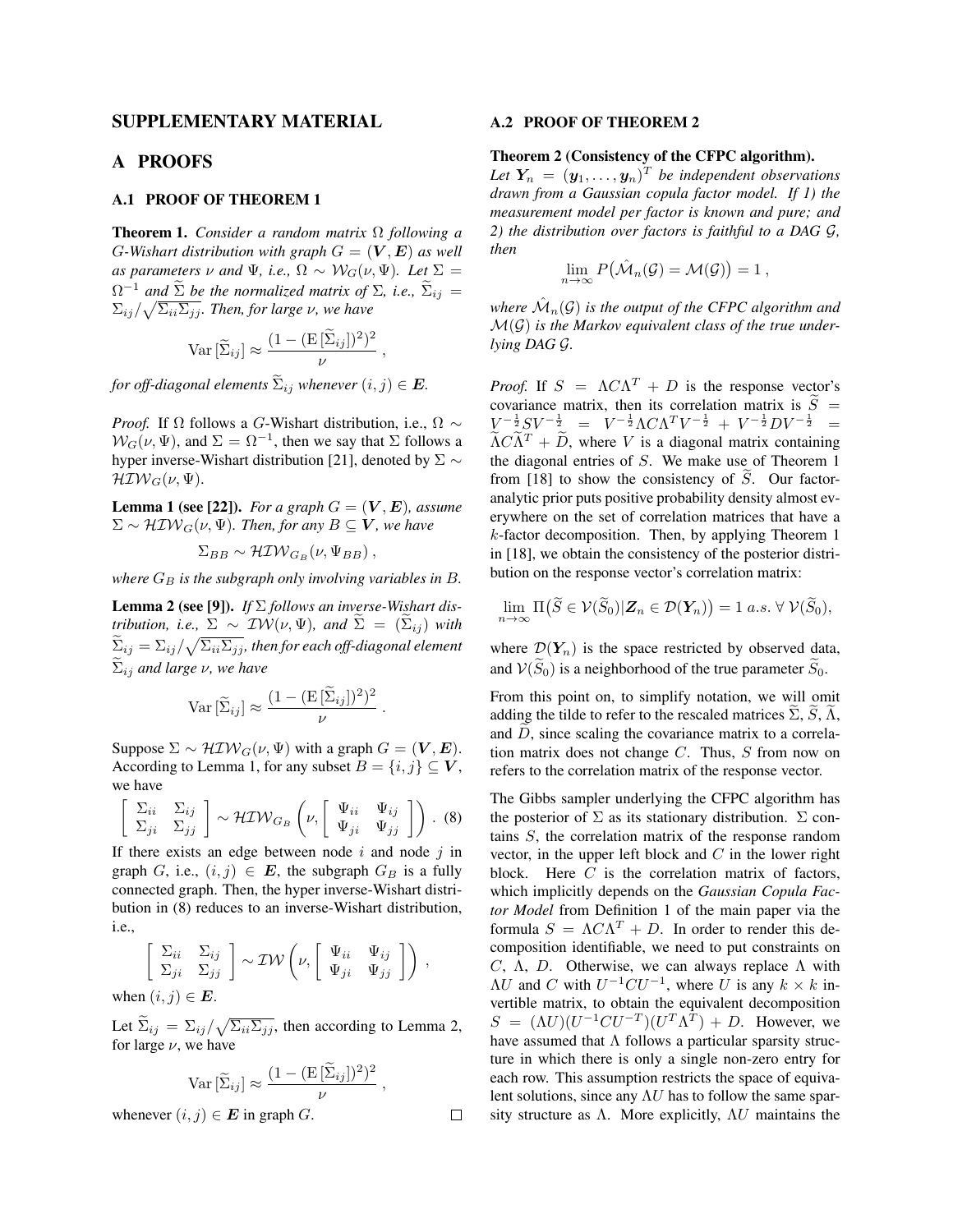same sparsity pattern if and only if  $U$  is a diagonal matrix (Lemma 3).

By decomposing  $S$ , we get a class of solutions for  $C$ , i.e.,  $U^{-1}CU^{-1}$ , where U can be any invertible diagonal matrix. However, we can show that all the members in this class encode the same set of conditional independencies (Lemma 4). Thus, all solutions in this class imply the same causal structure, which means that we can use any of these solutions as the input to the PC algorithm.

In order to get a unique solution for  $C$ , we impose two identifying conditions: 1) we restrict  $C$  to be a correlation matrix; 2) we force the first non-zero entry in each column of  $\Lambda$  to be positive. These conditions are sufficient for identifying  $C$  uniquely (Lemma 5).

Now, given the consistency of  $S$  and the unique smooth map from  $S$  to  $C$ , we obtain the consistency of the posterior mean of the parameter  $C$ . Finally, given the correct correlation matrix, the PC algorithm will output the correct Markov equivalent class [27] with high probability, that is

$$
\lim_{n\to\infty} P(\hat{\mathcal{M}}_n(\mathcal{G})=\mathcal{M}(\mathcal{G}))=1.
$$

**Lemma 3.** *If*  $\Lambda = (\lambda_{ij})$  *is a*  $p \times k$  *factor loading matrix with only a single non-zero entry for each row, then* ΛU *will have the same sparsity pattern if and only if*  $U =$  $(u_{ij})$  *is diagonal.* 

*Proof.*  $(\Rightarrow)$  We prove the direct statement by contradiction. We assume that  $U$  has an off-diagonal entry that is not equal to zero. We arbitrarily choose that entry to be  $u_{rs}, r, s \in \{1, 2, \ldots, k\}, r \neq s$ . Due to the particular sparsity pattern we have chosen for  $\Lambda$ , there exists  $q \in \{1, 2, \ldots, p\}$  such that  $\lambda_{qr} \neq 0$  and  $\lambda_{qs} = 0$ , i.e., the unique factor corresponding to the response  $Z_q$  is  $\eta_r$ . However, we have  $(\Lambda U)_{qs} = \lambda_{qr} u_{rs} \neq 0$ , which means  $(\Lambda U)$  has a different sparsity pattern. We have reached a contradiction, therefore  $U$  is diagonal.

(←) If U is diagonal, i.e.,  $U = diag(u_1, u_2, \ldots, u_k)$ , then  $(\Lambda U)_{ij} = \lambda_{ij} u_j$ . This means that  $(\Lambda U)_{ij} =$  $0 \iff \lambda_{ij} u_j = 0 \iff \lambda_{ij} = 0$ , so the sparsity pattern is preserved.  $\Box$ 

**Lemma 4.** *Consider a random vector*  $\eta$  =  $(\eta_1, \ldots, \eta_k)^T$  that follows a multivariate nor*mal distribution with population correlation matrix* C*. Then, for any invertible diagonal matrix*  $U = \text{diag}(u_1, u_2, \dots, u_k)$ , the matrix  $\tilde{C} = UCU$ *encodes the same set of conditional independencies among* η *as* C*.*

*Proof.* Let  $i, j \in \{1, ..., k\}$ , and  $Q \subseteq$  $\{1,\ldots,k\}/\{i,j\}$ . In the Gaussian case,  $\eta_i$  is independent of  $\eta_j$  given  $\eta_Q$  if and only if the partial correlation between  $\eta_i$  and  $\eta_j$  given  $\eta_Q$ , denoted by  $\rho_{ij|Q}^C$ , vanishes, i.e.,

$$
\eta_i \perp \eta_j | \eta_Q \iff \rho_{ij|Q}^C = 0 \,.
$$
 (9)

The partial correlation  $\rho_{ij|Q}^C$  is uniquely determined by the correlation matrix  $C$ , that is,

$$
\rho_{ij|Q}^C = -\frac{A_{ij}}{\sqrt{A_{ii}A_{jj}}},\qquad(10)
$$

where  $A = (C_{(i,j,Q)})^{-1}$  is the inverse of the principal submatrix of C over  $\{i, j, Q\}$ . Similarly, for the matrix  $\tilde{C}$ , we have

$$
\rho_{ij|Q}^{\widetilde{C}} = -\frac{B_{ij}}{\sqrt{B_{ii}B_{jj}}},\qquad(11)
$$

where

 $\Box$ 

$$
B = (\widetilde{C}_{(i,j,Q)})^{-1}
$$
  
=  $((UCU)_{(i,j,Q)})^{-1}$   
=  $(U_{(i,j,Q)}C_{(i,j,Q)}U_{(i,j,Q)})^{-1}$  (since *U* is diagonal)  
=  $(U_{(i,j,Q)})^{-1}(C_{(i,j,Q)})^{-1}(U_{(i,j,Q)})^{-1}$   
=  $(U_{(i,j,Q)})^{-1}A(U_{(i,j,Q)})^{-1}$ .

Since all the diagonal elements of  $U$  are non-zero, we have

$$
B_{ij} = u_i^{-1} A_{ij} u_j^{-1} = 0 \iff A_{ij} = 0.
$$
 (12)

From Equation  $(10)$ ,  $(11)$ , and  $(12)$ , we have

$$
\rho_{ij|Q}^{\widetilde{C}} = 0 \iff \rho_{ij|Q}^C = 0.
$$
 (13)

 $\Box$ 

Therefore, according to Equation (9) and (13),  $\forall i, j$ , and Q, we have

$$
\eta_i \perp \eta_j | \eta_Q \iff \rho_{ij|Q}^C = 0 \iff \rho_{ij|Q}^{\widetilde{C}} = 0 ,
$$

which concludes our proof.

Lemma 5. *Given the factor structure defined in Section 3 of the main paper, we can uniquely recover* C *from*  $S = \Lambda C \Lambda^T + D$  if we constrain it to be a correlation *matrix and we force the first element in each column of* Λ *to be positive. If a factor* η *has a single response* Z *(reduction to a Gaussian copula model), we set*  $Z = \eta$ .

*Proof.* Here we assume that the model has the stated factor structure, i.e., that there is some  $\Lambda$ , C, and D such that  $S = \Lambda C \Lambda^T + D$ . We then show that our chosen restrictions are sufficient for identification using an argument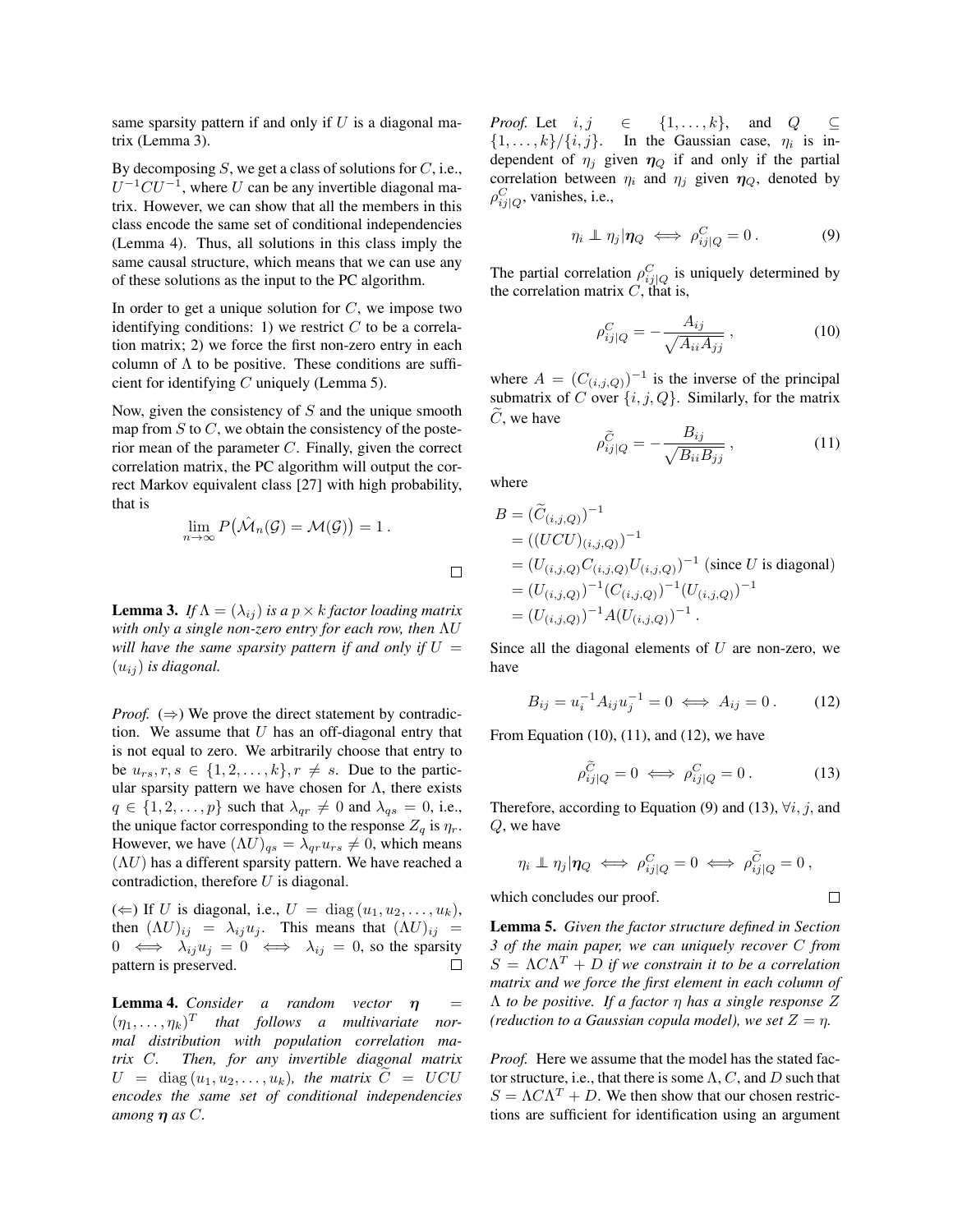similar to that in [2]. The difference is that we only require C to be identified, while  $\Lambda$  and D may potentially still be non-identifiable in some situations.

The decomposition  $S = \Lambda C \Lambda^T + D$  constitutes a system of  $\frac{p(p+1)}{2}$  equations:

$$
s_{ii} = \lambda_{if(i)}^2 + d_{ii}
$$
  
\n
$$
s_{ij} = c_{f(i)f(j)}\lambda_{if(i)}\lambda_{jf(j)}, \ i < j \,, \tag{14}
$$

where  $S = (s_{ij}), \Lambda = (\lambda_{ij}), C = (c_{ij}), D = (d_{ij}),$ and  $f : \{1, 2, ..., p\} \to \{1, 2, ..., k\}$  is the map from a response variable to its corresponding factor. Looking at the equation system in (14), we notice that each factor correlation term  $c_{qr}, q \neq r$ , appears only in the equations corresponding to response variables indexed by i and j such that  $f(i) = q$  and  $f(j) = r$  or vice versa. This suggests that we can restrict our analysis to submodels that include only two factors by considering the submatrices of  $S, \Lambda, C, D$  that only involve those two factors. To be more precise, the idea is to look only at the equations corresponding to the submatrix  $S_{f^{-1}(q)f^{-1}(r)}$ , where  $f^{-1}$  is the preimage of  $\{1, 2, \ldots, k\}$  under f. Indeed, we will show that we can identify each individual correlation term corresponding to pairs of factors only by looking at these submatrices. Any information concerning the correlation term provided by the other equations is then redundant.

Let us then consider an arbitrary pair of factors in our model and the corresponding submatrices of  $\Lambda$ ,  $C$ ,  $D$ , and S. (The case of a single factor is trivial and not interesting for causal discovery.) In order to simplify notation, we will also use  $\Lambda$ , C, D, and S to refer to these submatrices. We also re-index the two factors involved to  $\eta_1$  and  $\eta_2$  for simplicity. In order to recover the correlation between a pair of factors from  $S$ , we have to analyze three separate cases to cover all the bases (see Figure 6 for examples concerning each case):

- 1. The two factors are not correlated, i.e.,  $c_{12} = 0$ . (There are no restrictions on the number of response variables that the factors can have.)
- 2. The two factors are correlated, i.e.,  $c_{12} \neq 0$ , and each has a single response, which implies that  $Z_1 =$  $\eta_1$  and  $Z_2 = \eta_2$ .
- 3. The two factors are correlated, i.e.,  $c_{12} \neq 0$ , but at least one of them has at least two responses.

*Case 1:* If the two factors are not correlated (see example in the left panel of Figure 6), this fact will be reflected in the matrix S. More specifically, the off-diagonal blocks in S, which correspond to the covariance between the responses of one factor and the responses of the other factor, will be set to zero. If we notice this zero pattern in S, we can immediately determine that  $c_{12} = 0$ .

*Case 2:* If the two factors are correlated and each factor has a single associated response (see middle panel of Figure 6), the model reduces to a Gaussian Copula model, hence  $d_{11} = d_{22} = 0$ . Then, we directly get  $c_{12} = s_{12}$ since we have put the constraints  $Z = \eta$  if  $\eta$  has a single indicator Z.

*Case 3:* If at least one of the factors (w.l.o.g.,  $\eta_1$ ) is allowed to have more than one response (see the example in the right panel of Figure 6), we arbitrarily choose two of these responses. We also require one response variable corresponding to the other factor  $(\eta_2)$ . We use  $\lambda_{i1}, \lambda_{i1}$ , and  $\lambda_{l2}$  to denote the loadings of these response variables, where  $i, j, l \in \{1, 2, \ldots, p\}$ . From (14) we have:

$$
s_{ij} = \lambda_{i1}\lambda_{j1}
$$

$$
s_{il} = c_{12}\lambda_{i1}\lambda_{l2}
$$

$$
s_{jl} = c_{12}\lambda_{j1}\lambda_{l2}.
$$

Since we are in the case in which  $c_{12} \neq 0$ , which automatically implies that  $s_{jl} \neq 0$ , we can divide the last two equations to obtain  $\frac{s_{i\ell}}{s_{j\ell}} = \frac{\lambda_{i1}}{\lambda_{j1}}$ . We then multiply the result with the first equation to get  $\frac{s_{ij}s_{il}}{s_{jl}} = \lambda_{i1}^2$ . Without loss of generality, we can say that  $\lambda_{i1}$  is the first entry in the first column of  $\Lambda$ , which means that  $\lambda_{i1} > 0$ . This means that we have uniquely recovered  $\lambda_{i1}$  and  $\lambda_{i1}$ .

We can also assume without loss of generality that  $\lambda_{l2}$  is the first entry in the second column of  $\Lambda$ , so  $\lambda_{l2} > 0$ . If  $\eta_2$  has at least two responses, we use a similar argument to the one before to uniquely recover  $\lambda_{l2}$ . We can then use the above equations to get  $c_{12}$ . If  $\eta_2$  has only one response, then  $d_{ll} = 0$ , which means that  $s_{ll} = \lambda_{l2}^2$ , so again  $\lambda_{l2}$  is uniquely recoverable and we can obtain  $c_{12}$ from the equations above.

Thus, we have shown that we can correctly determine  $c_{qr}$ only from  $S_{f^{-1}(q)f^{-1}(r)}$  in all three cases. By applying this approach to all pairs of factors, we can uniquely recover all pairwise correlations. This means that, given our constraints, we can identify a unique  $C$  from the decomposition of S.

 $\Box$ 

## B GENERALIZATION OF THE PC-MIMBUILD ALGORITHM

Given a pure and correct measurement model involving at least 2 indicators per factor, Spirtes et al. [27] proposed to test independence and conditional independence